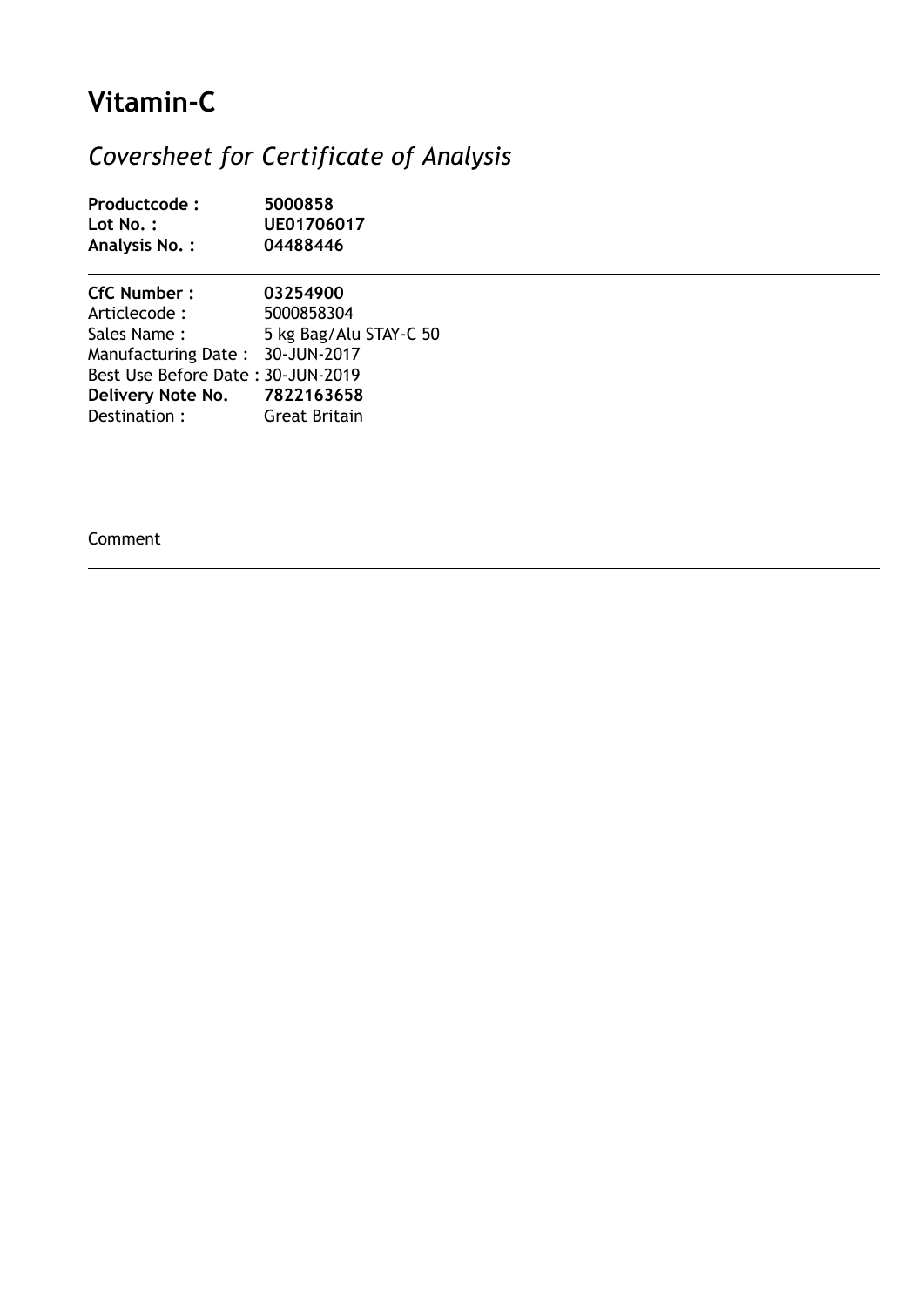### **Vitamin-C**

#### **CERTIFICATE OF ANALYSIS**

| <b>Productcode</b>  | :5000858  |
|---------------------|-----------|
| Lot No.             | : UE01706 |
| <b>Analysis No.</b> | :0448844  |

**Lot No. UE01706017 No. : Analysis No.Analysis No. : 0448844604488446**

Arsenic **corresponds**\*  $\leq$  2 ppm ICP-AES / Ph. Eur.  $<$ 2 Arsenic Heavy Metals **Example 20** corresponds<sup>\*</sup>  $\leq 10$  ppm ICP-AES / Ph. Eur.  $<$ 10 Heavy Metals pH 9.3 9.0 to 10.0 Ph. Eur. pH of a solution in water (3pc) Water 8.0 to 11.0 % KF / USP **Water** Clarity **Clarity Clarity Clarity Clear**  Visual inspection clear Clarity of a solution in water (10pc) Colour almost colourless Visual inspection colourless almost colourless Colour of a solution in water (10pc) Ascorbic acid content  $47.6$  min.  $45.0$  % HPL<sub>C</sub> Ascorbic acid content Purity 99.4 min. 95.0 % HPLC **Purity** Identity **COLLEGE COLLEGE COLLEGE COLLEGE COLLEGE COLLEGE COLLEGE COLLEGE COLLEGE COLLEGE COLLEGE COLLEGE COLL**  HPLC corresponds **Identity** Appearance white powder Visual inspection white powder off-white powder **Appearance Result Limits /Limits / Specification Dimension / Units Test** \*) checked at regular intervals